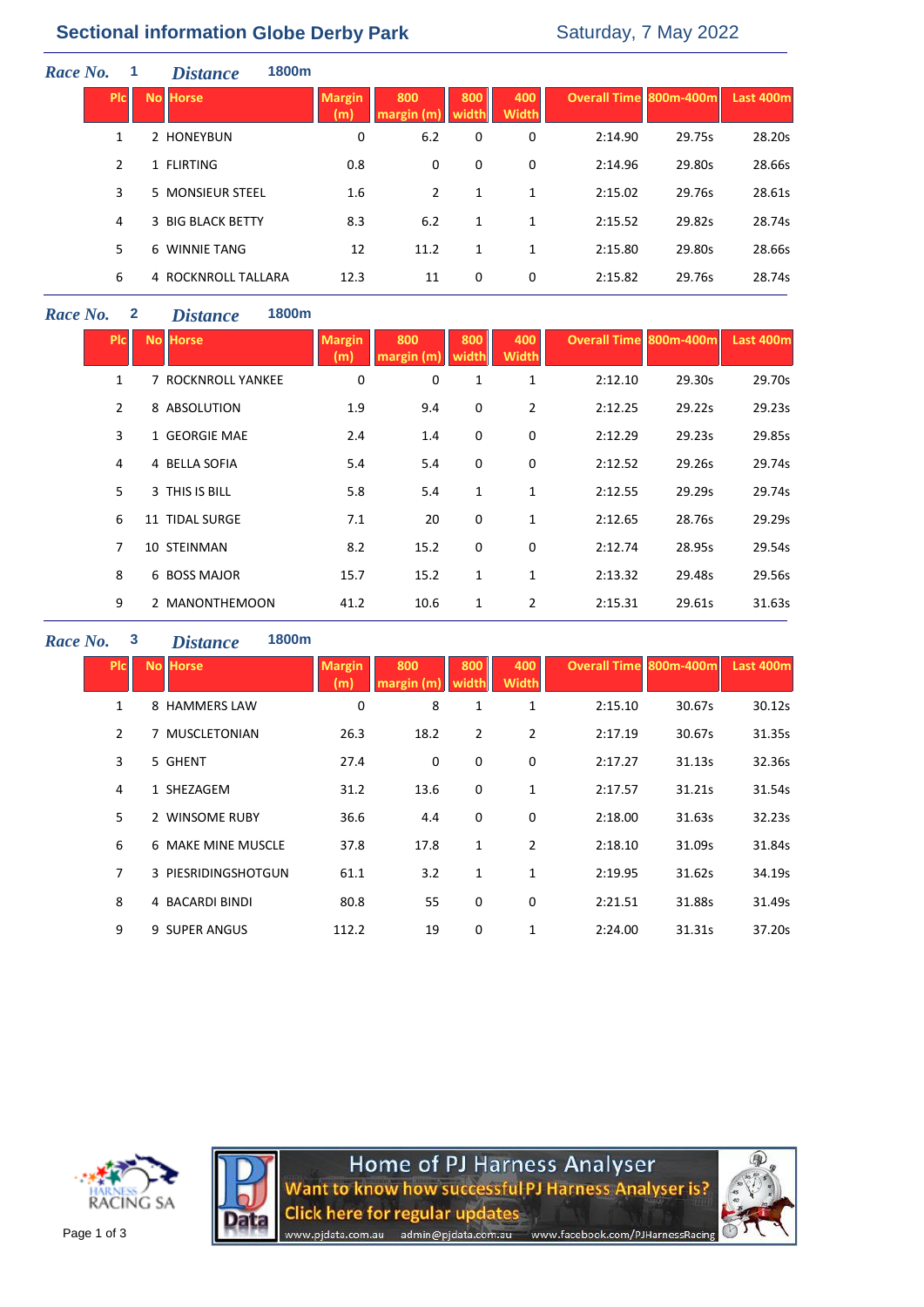# **Sectional information Globe Derby Park** Saturday, 7 May 2022

| Race No. |                | 4 | 1800m<br><b>Distance</b> |                      |                  |              |                     |                               |        |           |
|----------|----------------|---|--------------------------|----------------------|------------------|--------------|---------------------|-------------------------------|--------|-----------|
|          | <b>PIC</b>     |   | <b>No Horse</b>          | <b>Margin</b><br>(m) | 800<br>margin(m) | 800<br>width | 400<br><b>Width</b> | <b>Overall Time 800m-400m</b> |        | Last 400m |
|          | $\mathbf{1}$   |   | 3 ENROLLED               | 0                    | 5.2              | 0            | 0                   | 2:16.50                       | 29.95s | 30.65s    |
|          | $\overline{2}$ |   | 1 REDRIVERDEBBA          | 0.2                  | 0                | 0            | 0                   | 2:16.52                       | 29.90s | 31.12s    |
|          | 3              |   | 6 MIRACLE RISING         | 0.4                  | 15.2             | 1            | 1                   | 2:16.53                       | 29.72s | 30.16s    |
|          | 4              |   | 2 REGAL ASSASSIN         | 1.7                  | 0                | $\mathbf{1}$ | 1                   | 2:16.64                       | 30.05s | 31.08s    |
|          | 5              |   | 4 ARMCHAIR DRIVE         | 5.9                  | 5.8              | 1            | $\overline{2}$      | 2:16.98                       | 29.88s | 31.12s    |
|          | 6              |   | 7 REILS                  | 10.1                 | 14.2             | 0            | 0                   | 2:17.32                       | 30.15s | 30.54s    |
|          | 7              |   | 5 MASS DESTRUCTION       | 41.4                 | 10.8             | 1            | 3                   | 2:19.87                       | 29.58s | 33.74s    |
|          |                |   |                          |                      |                  |              |                     |                               |        |           |

### *Race No.* **5** *Distance* **1800m**

| Plc. | <b>No Horse</b>       | <b>Margin</b><br>(m) | 800<br>margin (m | 800<br>width | 400<br><b>Width</b> | <b>Overall Time 800m-400m</b> |        | <b>Last 400m</b> |
|------|-----------------------|----------------------|------------------|--------------|---------------------|-------------------------------|--------|------------------|
| 1    | 5 RUPERT ROSS         | 0                    | 0                | 0            | 0                   | 2:14.60                       | 29.20s | 28.10s           |
| 2    | 2 LAYLAS PRINCESS     | 6.8                  | 7.6              | 0            | 0                   | 2:15.10                       | 29.09s | 28.16s           |
| 3    | 7 LILDABLDOOYA        | 9.8                  | 13.8             | 0            | 0                   | 2:15.32                       | 29.07s | 27.95s           |
| 4    | 4 HEZ ALL ROCK        | 21.6                 | 2.4              | 1            | 1                   | 2:16.20                       | 29.31s | 29.36s           |
| 5    | <b>10 KUHIO CREST</b> | 25.7                 | 8                | 1            | 1                   | 2:16.50                       | 29.52s | 29.04s           |
| 6    | 1 HONOLULU LULU       | 34.2                 | 21.4             | 0            | 0                   | 2:17.13                       | 29.47s | 28.74s           |

#### *Race No.* **6** *Distance*

|    | <b>1800m</b> |
|----|--------------|
| 'e |              |

| <b>PIC</b> | <b>No Horse</b>       | <b>Margin</b><br>(m) | 800<br>margin (m) | 800<br>width | 400<br><b>Width</b> | <b>Overall Time 800m-400m</b> |        | Last 400m |
|------------|-----------------------|----------------------|-------------------|--------------|---------------------|-------------------------------|--------|-----------|
| 1          | <b>6 ATREACHEROUS</b> | 0                    | 15.6              | 1            | 3                   | 2:13.70                       | 28.35s | 28.62s    |
| 2          | 5 MAJOR MAD           | 2.5                  | 0                 | 1            | 1                   | 2:13.89                       | 29.22s | 29.06s    |
| 3          | 8 JOONIOR BROWN       | 5.3                  | 5.8               | 0            | 0                   | 2:14.10                       | 28.90s | 29.17s    |
| 4          | 1 MAMMA KASS          | 7.1                  | 0                 | 0            | 0                   | 2:14.24                       | 29.00s | 29.61s    |
| 5          | 7 EL AWOMAN           | 10.4                 | 13                | 0            | 0                   | 2:14.49                       | 28.86s | 29.06s    |
| 6          | 4 THISWAYTOTHEBEACH   | 13                   | 11                | 1            | $\overline{2}$      | 2:14.69                       | 28.87s | 29.37s    |
| 7          | 2 MARIAHS SHADOW      | 14.5                 | 5.8               | $\mathbf{1}$ | 1                   | 2:14.81                       | 29.27s | 29.45s    |
| 8          | 3 WEMEN BELLA         | 15.3                 | 19.2              | 0            | 2                   | 2:14.87                       | 28.80s | 29.02s    |





Home of PJ Harness Analyser<br>Want to know how successful PJ Harness Analyser is? Click here for regular updates<br>www.pjdata.com.au admin@pjdata.com.au www.facebook.com/PJHarnessRacing